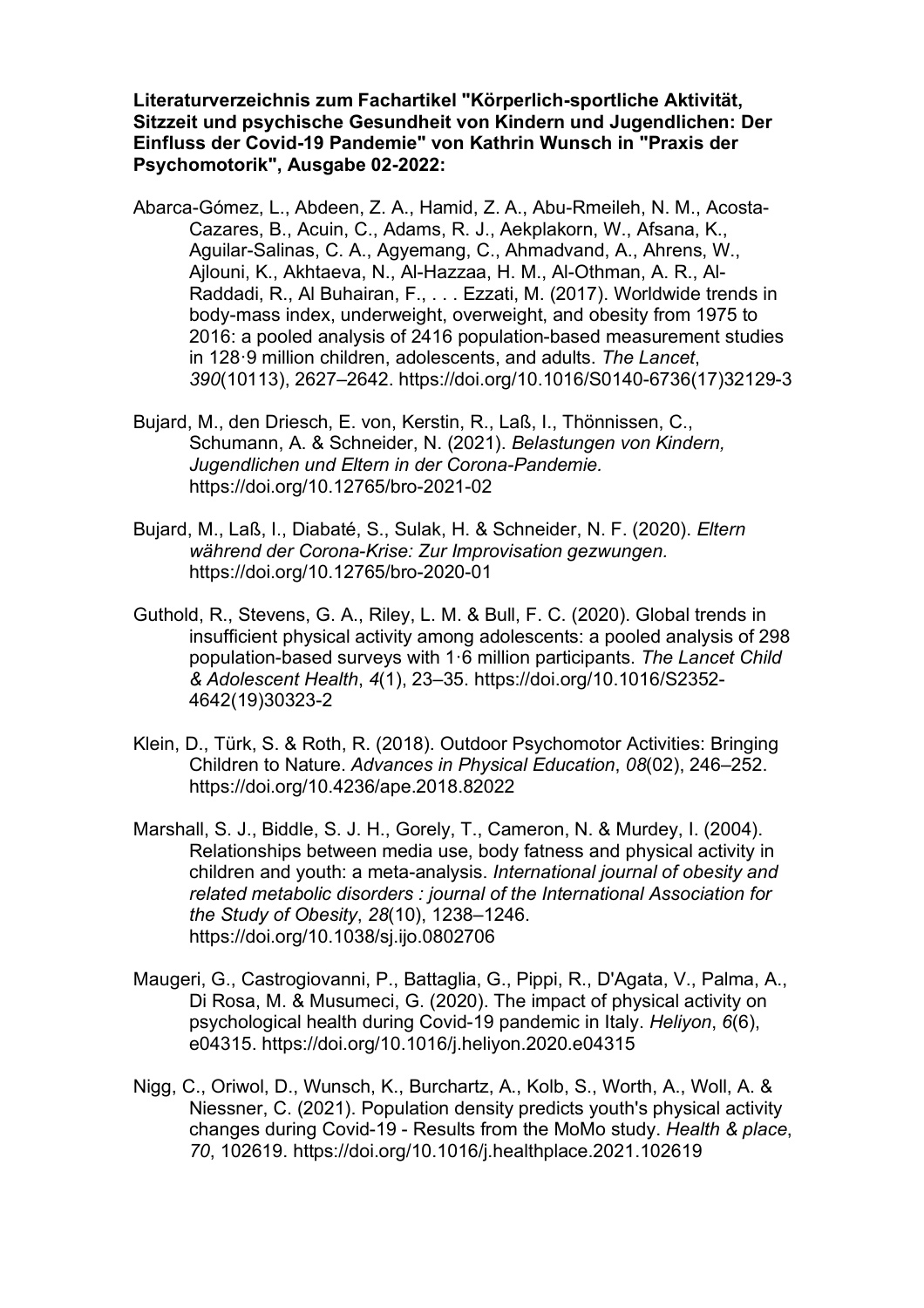- Otto, C., Reiss, F., Voss, C., Wüstner, A., Meyrose, A.-K., Hölling, H. & Ravens-Sieberer, U. (2021). Mental health and well-being from childhood to adulthood: design, methods and results of the 11-year follow-up of the BELLA study. *European child & adolescent psychiatry*, *30*(10), 1559– 1577. https://doi.org/10.1007/s00787-020-01630-4
- Ravens-Sieberer, U., Kaman, A., Otto, C., Adedeji, A., Napp, A.-K., Becker, M., Blanck-Stellmacher, U., Löffler, C., Schlack, R., Hölling, H., Devine, J., Erhart, M. & Hurrelmann, K. (2021). Seelische Gesundheit und psychische Belastungen von Kindern und Jugendlichen in der ersten Welle der COVID-19-Pandemie – Ergebnisse der COPSY-Studie [Mental health and psychological burden of children and adolescents during the first wave of the COVID-19 pandemic-results of the COPSY study]. *Bundesgesundheitsblatt, Gesundheitsforschung, Gesundheitsschutz*, *64*(12), 1512–1521. https://doi.org/10.1007/s00103-021-03291-3
- Schmidt, S. C. E., Anedda, B., Burchartz, A., Eichsteller, A., Kolb, S., Nigg, C., Niessner, C., Oriwol, D., Worth, A. & Woll, A. (2020). Physical activity and screen time of children and adolescents before and during the COVID-19 lockdown in Germany: a natural experiment. *Scientific reports*, *10*(1), 21780. https://doi.org/10.1038/s41598-020-78438-4
- Schmidt, S. C. E., Anedda, B., Burchartz, A., Oriwol, D., Kolb, S., Wäsche, H., Niessner, C. & Woll, A. (2020). The physical activity of children and adolescents in Germany 2003-2017: The MoMo-study. *PloS one*, *15*(7), e0236117. https://doi.org/10.1371/journal.pone.0236117
- Seguin, D., Kuenzel, E., Morton, J. B. & Duerden, E. G. (2021). School's out: Parenting stress and screen time use in school-age children during the COVID-19 pandemic. *Journal of affective disorders reports*, *6*, 100217. https://doi.org/10.1016/j.jadr.2021.100217
- Spiegel Online (21. März 2019). 80 Prozent der Kinder bewegen sich zu wenig. *Spiegel Online*. https://www.spiegel.de/gesundheit/ernaehrung/sport-80 prozent-der-kinder-in-deutschland-bewegen-sich-zu-wenig-a-1258863.html
- Violant-Holz, V., Gallego-Jiménez, M. G., González-González, C. S., Muñoz-Violant, S., Rodríguez, M. J., Sansano-Nadal, O. & Guerra-Balic, M. (2020). Psychological Health and Physical Activity Levels during the COVID-19 Pandemic: A Systematic Review. *International journal of environmental research and public health*, *17*(24). https://doi.org/10.3390/ijerph17249419
- World Health Organization. (2020). *WHO guidelines on physical activity and sedentary behaviour*. World Health Organization. https://www.ncbi.nlm.nih.gov/books/NBK566045/
- Wunsch, K., Kienberger, K. & Niessner, C. (2022). Changes in Physical Activity Patterns Due to the Covid-19 Pandemic: A Systematic Review and Meta-Analysis. *International journal of environmental research and public health*, *19*(4). https://doi.org/10.3390/ijerph19042250